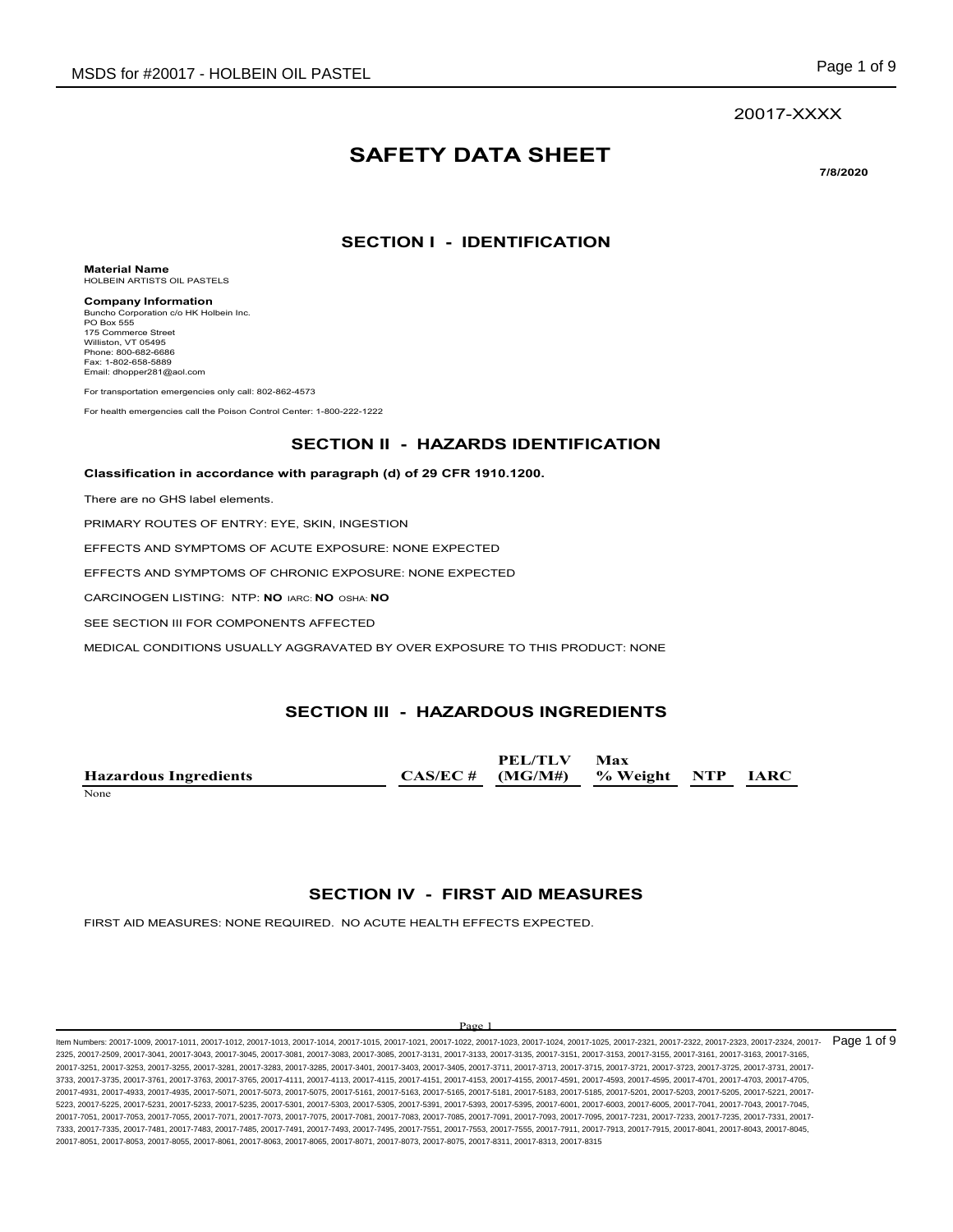#### **SECTION V - FIRE FIGHTING MEASURES**

FLASH POINT (METHOD): N/A **AUTOIGNITION TEMPERATURE: N/A** EXPLOSION LIMITS IN AIR (% BY VOLUME): NOT EXPLOSIVE EXTINGUISHING MEDIA: NO SPECIAL MEDIA REQUIRED FIRE FIGHTING PROCEDURES: NO SPECIAL FIRE FIGHTING PROCEDURES REQUIRED UNUSUAL FIRE & EXPLOSION HAZARDS: NOT COMBUSTIBLE

## **SECTION VI - ACCIDENTAL RELEASE MEASURES**

STEPS TO BE TAKEN IN CASE A MATERIAL IS SPILLED: Clean up in accordance with all applicable regulations. Absorb spillage with noncombustible, absorbent material. For waste disposal, see Section XIII

### **SECTION VII - HANDLING AND STORAGE**

PRECAUTIONS TO BE TAKEN DURING STORAGE AND HANDLING: Good industrial hygiene practice requires that exposure be maintained below the TLV. This is preferably achieved through the provision of adequate ventilation. When exposure cannot be adequately controlled in this way, personal respiratory protection should be employed.

### **SECTION VIII - EXPOSURE CONTROLS / PERSONAL PROTECTION**

RESPIRATORY PROTECTION AND SPECIAL VENTILATION REQUIREMENTS: NONE REQUIRED OTHER PROTECTIVE EQUIPMENT (GLOVES, GOGGLES, ETC): NONE REQUIRED WORK/HYGIENE PRACTICES: NONE REQUIRED ENGINEERING CONTROLS: NONE REQUIRED

#### **SECTION IX - PHYSICAL AND CHEMICAL PROPERTIES**

BOILING POINT: N/A<br>
VAPOR PRESSURE: N/A<br>
VAPOR PRESSURE: N/A SPECIFIC VAPOR DENSITY (AIR=1): N/A<br>SOLUBILITY IN WATER: N/A

FLASH POINT (METHOD): N/A<br>SPECIFIC GRAVITY: N/A REACTIVITY IN WATER: NON-REACTIVE

## **SECTION X - STABILITY AND REACTIVITY**

HAZARDOUS POLYMERIZATION PRODUCTS: N/A STABILITY: STABLE CONDITIONS TO AVOID: N/A INCOMPATIBILITY (MATERIALS TO AVOID): N/A HAZARDOUS DECOMPOSITION PRODUCTS: Carbon monoxide, carbon dioxide and smoke

### **SECTION XI - TOXICOLOGICAL INFORMATION**

ACUTE EFFECTS ASSOCIATED WITH USE OF THIS MATERIAL: NONE EXPECTED The summated LD50 is >50000 mg/kg.

This product is not considered to be a known or suspected human carcinogen by NTP, IARC or OSHA (see section III)

#### **SECTION XII - ECOLOGICAL INFORMATION**

HARMFUL EFFECTS KNOWN OTHER THAN THOSE ASSOCIATED WITH SUSPENDED INERT SOLIDS IN WATER.

## **SECTION XIII - DISPOSAL CONSIDERATIONS**

RCRA HAZARD CLASS (40 CFR 261): THIS PRODUCT IS NOT CLASSIFIED AS A HAZARDOUS WASTE.

#### $D_{\alpha\alpha\beta}$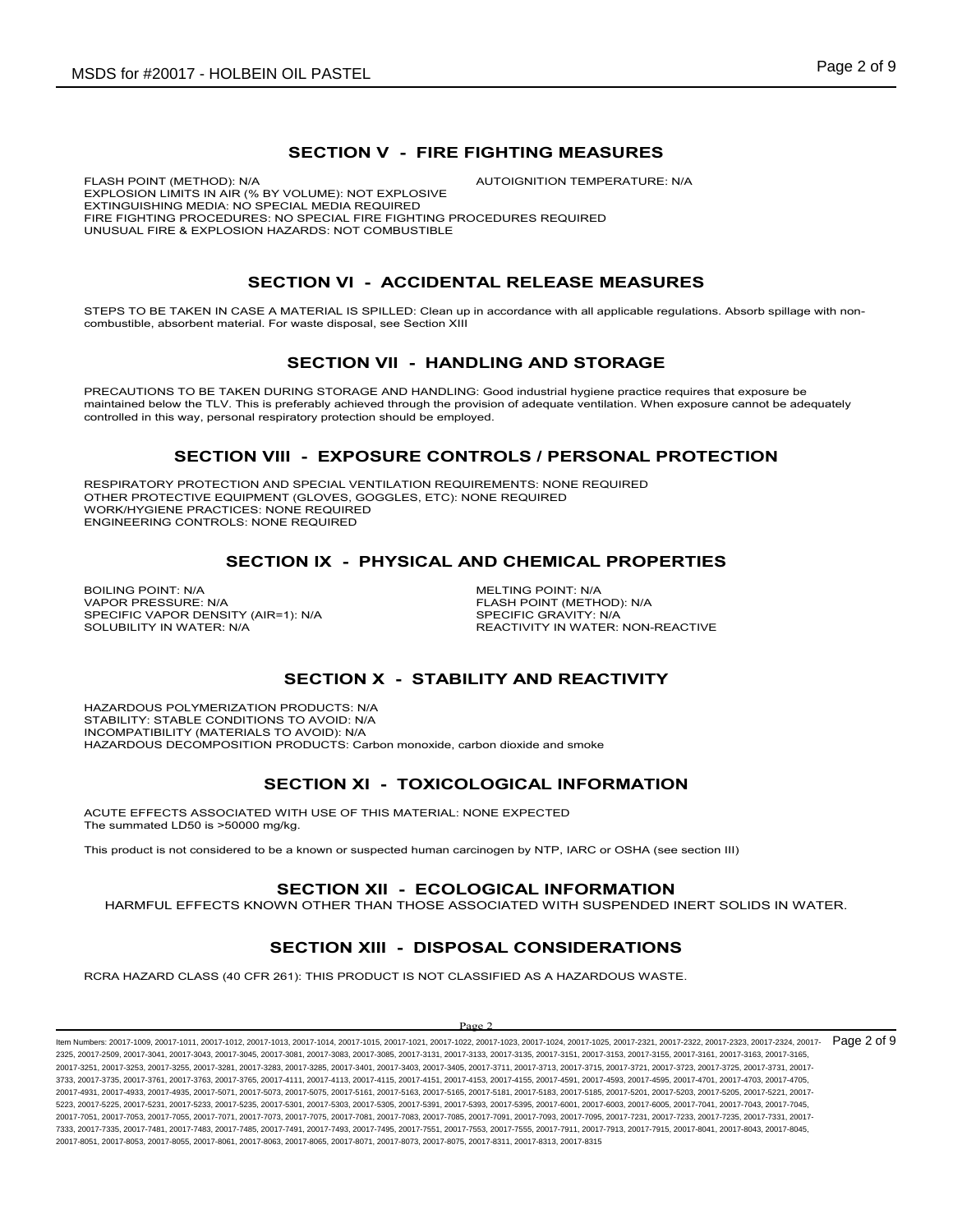WASTE DISPOSAL METHOD: DISPOSE OF IN ACCORDANCE WITH FEDERAL, STATE AND LOCAL REGULATIONS.

#### **SECTION XIV - TRANSPORTATION INFORMATION**

U.S. DOT (49 CFR 172.101): THIS IS NOT A HAZARDOUS MATERIAL AS CLASSIFIED BY CFR 172.101.

## **SECTION XV - REGULATORY INFORMATION**

CONTENTS OF THIS SDS COMPLY WITH OSHA HAZARD COMMUNICATION STANDARD 29 CFR 1910.1200

EPA SARA TITLE III CHEMICAL LISTINGS: SECTION 302.4 EXTREMELY HAZARDOUS SUBSTANCES (40 CFR 355): NONE

SECTION 313 TOXIC CHEMICALS (40 CFR 372): NONE

INTERNATIONAL REGULATIONS

CANADIAN WHMIS: THIS PRODUCT IS A CONTROLLED PRODUCT UNDER CANADA'S WORKPLACE HAZARDOUS MATERIALS INFORMATION SYSTEM. IT CONTAINS THE FOLLOWING TOXIC OR HIGHLY TOXIC MATERIALS: COPPER PHTHALOCYANINE FERRIC OXIDE

SUPPLEMENTAL STATE COMPLIANCE INFORMATION:

THIS PRODUCT CONTAINS THE FOLLOWING CHEMICAL(S) LISTED UNDER NEW JERSEY'S RIGHT TO KNOW PROGRAM: PIGMENT RED 101 PIGMENT WHITE 6

THIS PRODUCT CONTAINS THE FOLLOWING CHEMICAL(S) REQUIRING NOTIFICATION TO THE STATE OF WASHINGTON UNDER THEIR CHILDREN'S SAFE PRODUCTS ACT: NONE

THIS PRODUCT CONTAINS THE FOLLOWING CHEMICAL(S) LISTED IN FLORIDA'S TOXIC SUBSTANCE LIST: IRON OXIDE FUME PARAFFIN WAX FUME

THIS PRODUCT CONTAINS THE FOLLOWING CHEMICAL(S) LISTED IN MAINE'S PRIORITY CHEMICAL LIST: NONE

THIS PRODUCT CONTAINS THE FOLLOWING CHEMICALS CONSIDERED BY VERMONT AS BEING OF VERY HIGH CONCERN TO CHILDREN<sup>.</sup> **NONE** 

THIS PRODUCT CONTAINS THE FOLLOWING CHEMICAL(S) LISTED IN MASSACHUSETTS HAZARDOUS SUBSTANCE LIST: CARBON BLACK IRON OXIDE DUST PARAFFIN WAX FUME TITANIUM DIOXIDE

THIS PRODUCT CONTAINS THE FOLLOWING CHEMICAL(S) LISTED ON MICHIGAN'S CRITICAL MATERIALS REGISTER: NONE

THIS PRODUCT CONTAINS THE FOLLOWING CHEMICAL(S) LISTED ON MINNESOTA'S HAZARDOUS SUBSTANCES LIST: CARBON BLACK IRON OXIDE FUME (FE2O3) AS FE LIMESTONE PARAFFIN WAX FUME TITANIUM DIOXIDE

THIS PRODUCT CONTAINS THE FOLLOWING CHEMICAL(S) LISTED IN PENNSYLVANIA'S HAZARDOUS SUBSTANCES LIST: CARBON BLACK

#### Page 3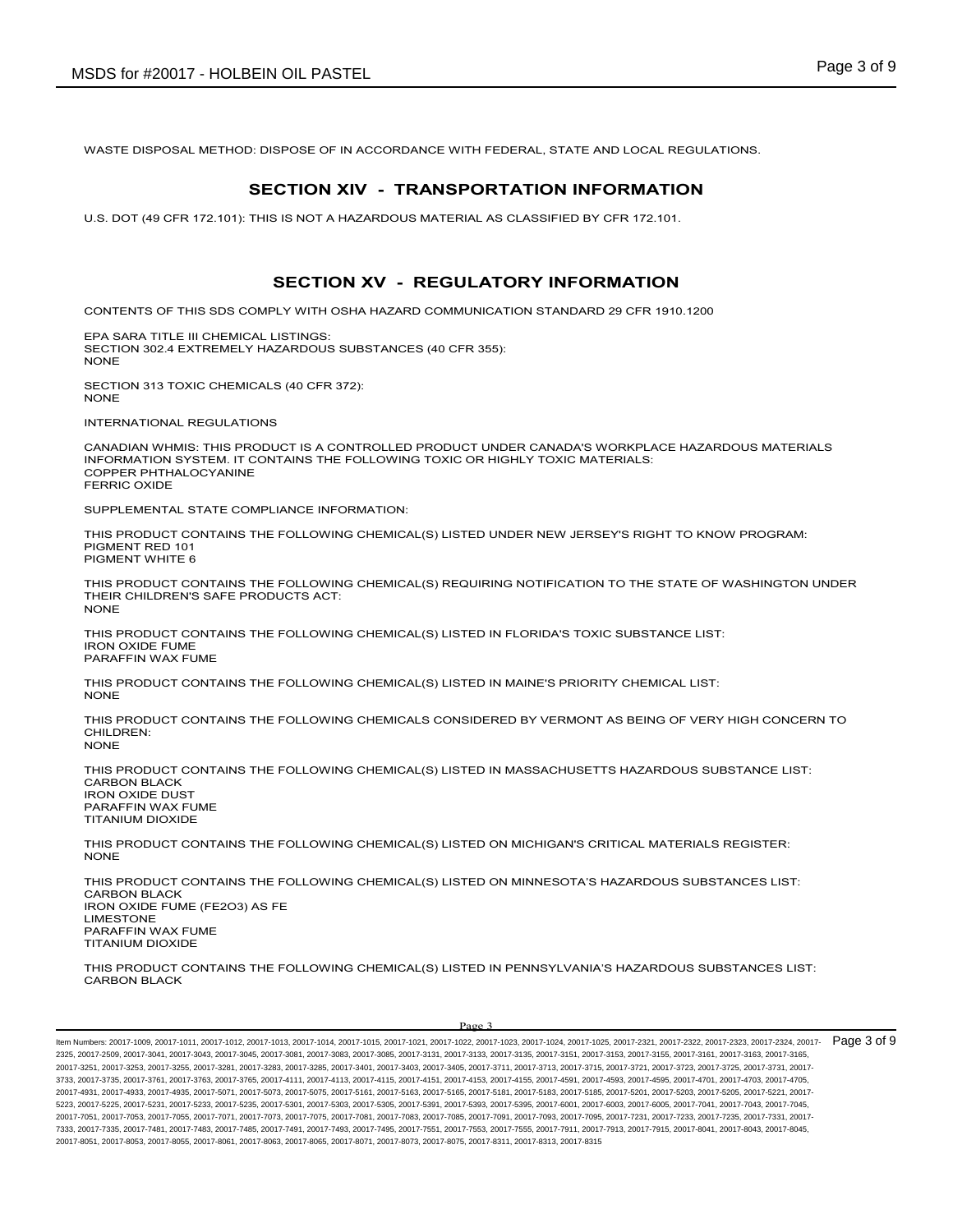IRON OXIDE PARAFFIN WAXES AND HYDROCARBON WAXES TITANIUM OXIDE

 Under CPSC's consumer product regulations (16CFR1500.3 and 150014), this product has the following required acute and chronic hazard labeling:

**NONE**

#### **SECTION XVI - OTHER INFORMATION**

Disclaimer: We believe the statements, technical information and recommendations contained herein are reliable, but they are given without warranty or guarantee of any kind. The information contained in this document applies to this specific material as supplied. It may not be valid for this material if it is used in combination with any other materials. It is the user's responsibility to satisfy oneself as to the suitability and completeness of this information for the user's own particular use.

**LAST REVISION DATE: 07/08/2020**

**Prepared by Duke OEM Toxicology**

 $\mathbf{p}_{\alpha}$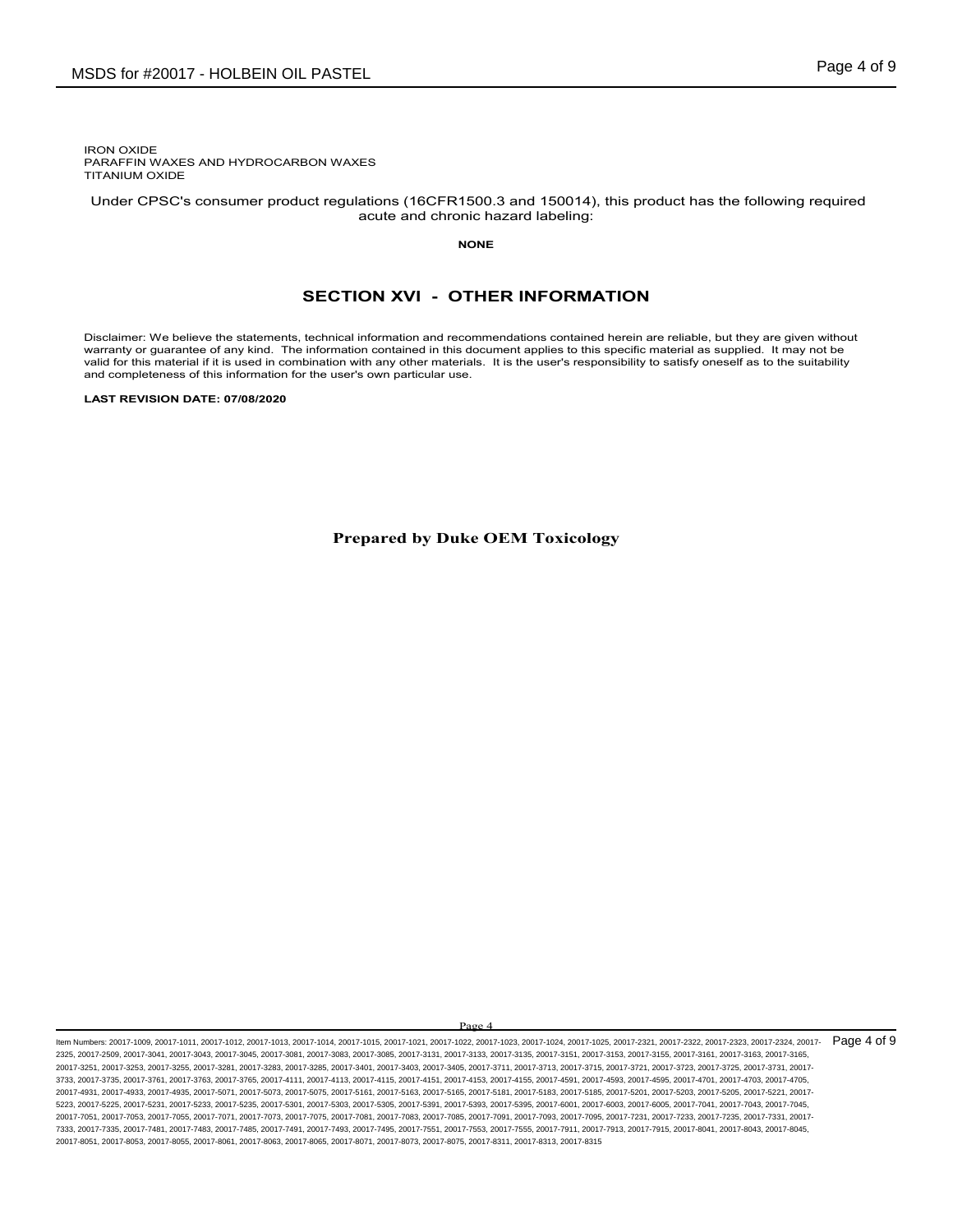#### **COLOR INFORMATION**

THIS SDS APPLIES TO THE FOLLOWING COLORS WHICH ARE ASSOCIATED WITH HAZARDOUS AND/OR NON-HAZARDOUS INGREDIENTS

| <b>Product Color</b>    | <b>SKU</b><br><b>Hazardous Ingredient</b> |
|-------------------------|-------------------------------------------|
| 10A-1 ANTIQUE ORANGE #1 | (NONE)                                    |
| 10A-3 ANTIQUE ORANGE #3 | (NONE)                                    |
| 10A-4 ANTIQUE ORANGE #4 | (NONE)                                    |
| 10A-5 ANTIQUE ORANGE #5 | (NONE)                                    |
| 10B-1 VERMILION #1      | (NONE)                                    |
| 10B-2 VERMILION #2      | (NONE)                                    |
| 10B-3 VERMILION #3      | (NONE)                                    |
| 10B-4 VERMILION #4      | (NONE)                                    |
| 10B-5 VERMILION #5      | (NONE)                                    |
| 13A-1 SCARLET #1        | (NONE)                                    |
| 13A-2 SCARLET #2        | (NONE)                                    |
| 13A-3 SCARLET #3        | (NONE)                                    |
| 13A-5 SCARLET #5        | (NONE)                                    |
| 13C-1 PERMANENT RED #1  | (NONE)                                    |
| 13C-2 PERMANENT RED #2  | (NONE)                                    |
| 13C-3 PERMANENT RED #3  | (NONE)                                    |
| 13C-4 PERMANENT RED #4  | (NONE)                                    |
| 13C-5 PERMANENT RED #5  | (NONE)                                    |
| 13E-1 CARMINE #1        | (NONE)                                    |
| 13E-2 CARMINE #2        | (NONE)                                    |
| 13E-3 CARMINE #3        | (NONE)                                    |
| 13E-4 CARMINE #4        | (NONE)                                    |
| 13E-5 CARMINE #5        | (NONE)                                    |
| 13F-1 CRIMSON #1        | (NONE)                                    |
| 13F-2 CRIMSON #2        | (NONE)                                    |
| 13F-3 CRIMSON #3        | (NONE)                                    |
| 13F-4 CRIMSON #4        | (NONE)                                    |
| 13F-5 CRIMSON #5        | (NONE)                                    |
| 13G-1 ROSE PINK #1      | (NONE)                                    |
| 13G-2 ROSE PINK #2      | (NONE)                                    |
| 13G-3 ROSE PINK #3      | (NONE)                                    |
| 13G-4 ROSE PINK #4      | (NONE)                                    |
| 13G-5 ROSE PINK #5      | (NONE)                                    |
| 20A-1 PURPLE #1         | (NONE)                                    |
| 20A-2 PURPLE #2         | (NONE)                                    |
| 20A-3 PURPLE #3         | (NONE)                                    |
| 20A-4 PURPLE #4         | (NONE)                                    |
| 20A-5 PURPLE #5         | (NONE)                                    |
| 20B-1 MAGENTA #1        | (NONE)                                    |
| 20B-2 MAGENTA #2        | (NONE)                                    |
| 20B-3 MAGENTA #3        | (NONE)                                    |
| 20B-4 MAGENTA #4        | (NONE)                                    |
| 20B-5 MAGENTA #5        | (NONE)                                    |
| 20C-1 BLUE VIOLET #1    | (NONE)                                    |
| 20C-2 BLUE VIOLET #2    | (NONE)                                    |
| 20C-3 BLUE VIOLET #3    | (NONE)                                    |
| 20C-4 BLUE VIOLET #4    | (NONE)                                    |
| 20C-5 BLUE VIOLET #5    | (NONE)                                    |
| 20F-1 RED VIOLET #1     | (NONE)                                    |
| 20F-3 RED VIOLET #3     | (NONE)                                    |
| 20F-4 RED VIOLET #4     | (NONE)                                    |
| 20F-5 RED VIOLET #5     | (NONE)                                    |
| 26A-1 OXIDE YELLOW #1   | (NONE)                                    |
| 26A-2 OXIDE YELLOW #2   | (NONE)                                    |
| 26A-3 OXIDE YELLOW #3   | (NONE)                                    |
| 26A-4 OXIDE YELLOW #4   | (NONE)                                    |
| 26A-5 OXIDE YELLOW #5   | (NONE)                                    |

Page 5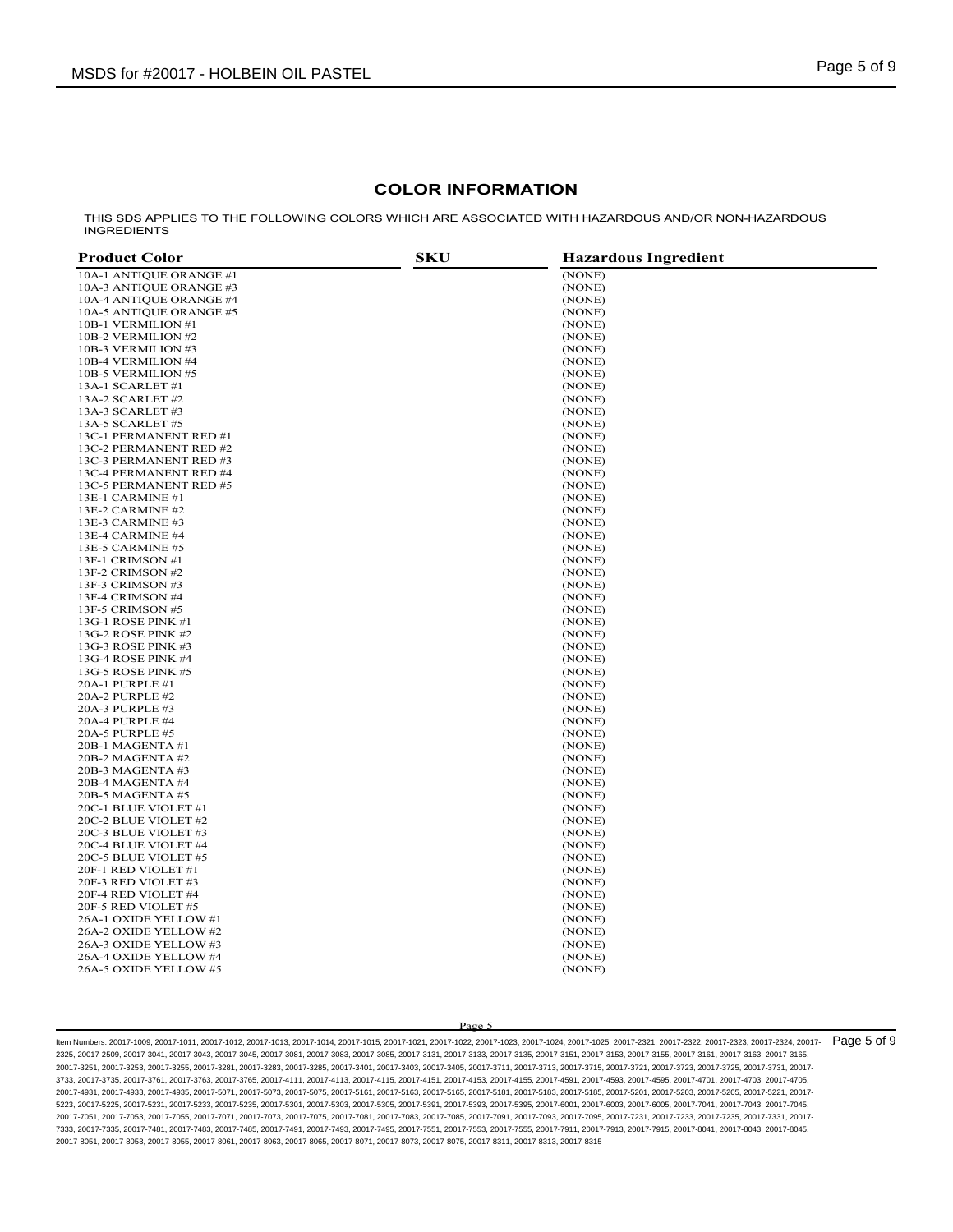| <b>Product Color</b>                               | <b>SKU</b> | <b>Hazardous Ingredient</b> |
|----------------------------------------------------|------------|-----------------------------|
| 26B-1 RAW UMBER #1                                 |            | (NONE)                      |
| 26B-2 RAW UMBER #2                                 |            | (NONE)                      |
| 26B-3 RAW UMBER #3                                 |            | (NONE)                      |
| 26B-4 RAW UMBER #4                                 |            | (NONE)                      |
| 26B-5 RAW UMBER #5                                 |            | (NONE)                      |
| 26C-1 RAW SIENNA #1                                |            | (NONE)                      |
| 26C-2 RAW SIENNA #2                                |            | (NONE)                      |
| 26C-3 RAW SIENNA #3                                |            | (NONE)                      |
| 26C-4 RAW SIENNA #4                                |            | (NONE)                      |
| 26C-5 RAW SIENNA #5                                |            | (NONE)                      |
| 26D-1 ENGLISH RED #1                               |            | (NONE)                      |
| 26D-2 ENGLISH RED #2                               |            | (NONE)                      |
| 26D-3 ENGLISH RED #3                               |            | (NONE)                      |
| 26D-4 ENGLISH RED #4                               |            | (NONE)                      |
| 26D-5 ENGLISH RED #5                               |            | (NONE)                      |
| 26E-1 VANDYKE BROWN #1                             |            | (NONE)                      |
| 26E-2 VANDYKE BROWN #2                             |            | (NONE)                      |
| 26E-3 VANDYKE BROWN #3                             |            | (NONE)                      |
| 26E-4 VANDYKE BROWN #4                             |            | (NONE)                      |
| 26E-5 VANDYKE BROWN #5                             |            | (NONE)                      |
| 26F-1 BURNT SIENNA #1                              |            | (NONE)                      |
| 26F-2 BURNT SIENNA #2                              |            | (NONE)                      |
| 26F-3 BURNT SIENNA #3<br>26F-4 BURNT SIENNA #4     |            | (NONE)<br>(NONE)            |
| 26F-5 BURNT SIENNA #5                              |            | (NONE)                      |
| 26G-1 VENETIAN RED #1                              |            | (NONE)                      |
| 26G-2 VENETIAN RED #2                              |            | (NONE)                      |
| 26G-3 VENETIAN RED #3                              |            | (NONE)                      |
| 26G-4 VENETIAN RED #4                              |            | (NONE)                      |
| 26G-5 VENETIAN RED #5                              |            | (NONE)                      |
| 26H-1 RED OCHRE #1                                 |            | (NONE)                      |
| 26H-2 RED OCHRE #2                                 |            | (NONE)                      |
| 26H-3 RED OCHRE #3                                 |            | (NONE)                      |
| 26H-4 RED OCHRE #4                                 |            | (NONE)                      |
| 26H-5 RED OCHRE #5                                 |            | (NONE)                      |
| 26K-1 BURNT UMBER #1                               |            | (NONE)                      |
| 26K-2 BURNT UMBER #2                               |            | (NONE)                      |
| 26K-3 BURNT UMBER #3                               |            | (NONE)                      |
| 26K-4 BURNT UMBER #4                               |            | (NONE)                      |
| 26K-5 BURNT UMBER #5                               |            | (NONE)                      |
| 26L-1 INDIAN RED #1                                |            | (NONE)                      |
| 26L-2 INDIAN RED #2                                |            | (NONE)                      |
| 26L-3 INDIAN RED #3                                |            | (NONE)                      |
| 26L-4 INDIAN RED #4                                |            | (NONE)                      |
| <b>26L-5 INDIAN RED #5</b>                         |            | (NONE)                      |
| 32A-1 NON COLOR NO.1 #1(BLACK)                     |            | (NONE)                      |
| 32A-2 NON COLOR NO.1 #2                            |            | (NONE)                      |
| 32A-3 NON COLOR NO.1 #3                            |            | (NONE)                      |
| 32A-4 NON COLOR NO.1 #4                            |            | (NONE)                      |
| 32A-5 NON COLOR NO.1 #5 (WHITE)                    |            | (NONE)                      |
| 32B-1 NON COLOR NO.2 #1<br>32B-2 NON COLOR NO.2 #2 |            | (NONE)                      |
| 32B-3 NON COLOR NO.2 #3                            |            | (NONE)<br>(NONE)            |
| 32B-4 NON COLOR NO.2 #4                            |            | (NONE)                      |
| 32B-5 NON COLOR NO.2 #5                            |            | (NONE)                      |
| 32C-1 WARM GREY #1                                 |            | (NONE)                      |
| 32C-2 WARM GREY #2                                 |            | (NONE)                      |
| 32C-3 WARM GREY #3                                 |            | (NONE)                      |
| 32C-4 WARM GREY #4                                 |            | (NONE)                      |
| 32C-5 WARM GREY #5                                 |            | (NONE)                      |
| 38B-1 COBALT BLUE #1                               |            | (NONE)                      |
| 38B-2 COBALT BLUE #2                               |            | (NONE)                      |
| 38B-3 COBALT BLUE #3                               |            | (NONE)                      |
| 38B-4 COBALT BLUE #4                               |            | (NONE)                      |
| 38B-5 COBALT BLUE #5                               |            | (NONE)                      |
| 38C-1 ULTRAMARINE BLUE #1                          |            | (NONE)                      |
|                                                    |            |                             |

#### Page 6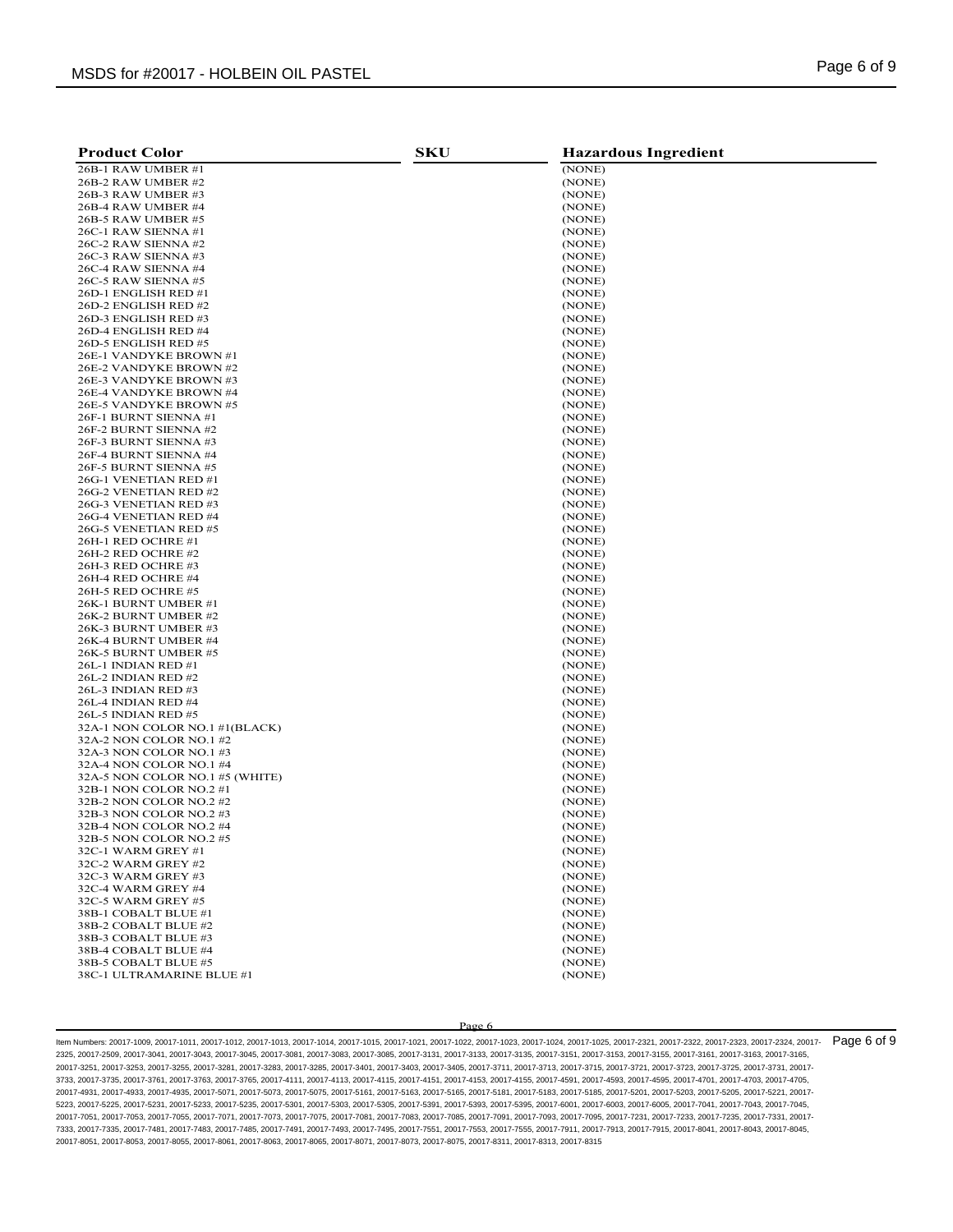| <b>Product Color</b>       | <b>SKU</b> | <b>Hazardous Ingredient</b> |
|----------------------------|------------|-----------------------------|
| 38C-2 ULTRAMARINE BLUE #2  |            | (NONE)                      |
| 38C-3 ULTRAMARINE BLUE #3  |            | (NONE)                      |
| 38C-4 ULTRAMARINE BLUE #4  |            | (NONE)                      |
| 38C-5 ULTRAMARINE BLUE #5  |            | (NONE)                      |
| 38D-1 PRUSSIAN BLUE #1     |            | (NONE)                      |
| 38D-2 PRUSSIAN BLUE #2     |            | (NONE)                      |
| 38D-3 PRUSSIAN BLUE #3     |            | (NONE)                      |
| 38D-4 PRUSSIAN BLUE #4     |            | (NONE)                      |
| 38D-5 PRUSSIAN BLUE #5     |            | (NONE)                      |
| 38E-1 INDIGO #1            |            | (NONE)                      |
| 38E-3 INDIGO #3            |            | (NONE)                      |
| 38E-4 INDIGO #4            |            | (NONE)                      |
| 38E-5 INDIGO #5            |            | (NONE)                      |
| 38F-1 CERULEAN BLUE #1     |            | (NONE)                      |
| 38F-2 CERULEAN BLUE #2     |            | (NONE)                      |
| 38F-3 CERULEAN BLUE #3     |            | (NONE)                      |
| 38F-4 CERULEAN BLUE #4     |            | (NONE)                      |
| 38F-5 CERULEAN BLUE #5     |            | (NONE)                      |
| 38G-1 ULTRAMARINE LIGHT #1 |            | (NONE)                      |
| 38G-2 ULTRAMARINE LIGHT #2 |            | (NONE)                      |
| 38G-3 ULTRAMARINE LIGHT #3 |            | (NONE)                      |
| 38G-4 ULTRAMARINE LIGHT #4 |            | (NONE)                      |
| 38G-5 ULTRAMARINE LIGHT #5 |            | (NONE)                      |
| 38J-1 SKY BLUE #1          |            | (NONE)                      |
| 38J-2 SKY BLUE #2          |            | (NONE)                      |
| 38J-3 SKY BLUE #3          |            | (NONE)                      |
| 38J-4 SKY BLUE #4          |            | (NONE)                      |
| 38J-5 SKY BLUE #5          |            | (NONE)                      |
| 45A-1 EMERALD GREEN #1     |            | (NONE)                      |
| 45A-2 EMERALD GREEN #2     |            | (NONE)                      |
| 45A-3 EMERALD GREEN #3     |            | (NONE)                      |
| 45A-4 EMERALD GREEN #4     |            | (NONE)                      |
| 45A-5 EMERALD GREEN #5     |            | (NONE)                      |
| 45B-1 PERMANENT GREEN #1   |            | (NONE)                      |
| 45B-2 PERMANENT GREEN #2   |            | (NONE)                      |
| 45B-3 PERMANENT GREEN #3   |            | (NONE)                      |
| 45B-4 PERMANENT GREEN #4   |            | (NONE)                      |
| 45B-5 PERMANENT GREEN #5   |            | (NONE)                      |
| 45C-1 TURQUOISE GREEN #1   |            | (NONE)                      |
| 45C-2 TURQUOISE GREEN #2   |            | (NONE)                      |
| 45C-3 TURQUOISE GREEN #3   |            | (NONE)                      |
| 45C-4 TURQUOISE GREEN #4   |            | (NONE)                      |
| 45C-5 TURQUOISE GREEN #5   |            | (NONE)                      |
| 45D-1 DEEP GREEN #1        |            | (NONE)                      |
| 45D-2 DEEP GREEN #2        |            | (NONE)                      |
| 45D-3 DEEP GREEN #3        |            | (NONE)                      |
| 45D-4 DEEP GREEN #4        |            | (NONE)                      |
| 45D-5 DEEP GREEN #5        |            | (NONE)                      |
| 45E-1 OLIVE GREEN #1       |            | (NONE)                      |
| 45E-3 OLIVE GREEN #3       |            | (NONE)                      |
| 45E-4 OLIVE GREEN #4       |            | (NONE)                      |
| 45E-5 OLIVE GREEN #5       |            | (NONE)                      |
| 45F-1 OXIDE OF OLIVE #1    |            | (NONE)                      |
| 45F-2 OXIDE OF OLIVE #2    |            | (NONE)                      |
| 45F-3 OXIDE OF OLIVE #3    |            | (NONE)                      |
| 45F-4 OXIDE OF OLIVE #4    |            | (NONE)                      |
| 45F-5 OXIDE OF OLIVE #5    |            | (NONE)                      |
| 45G-1 MAY GREEN #1         |            | (NONE)                      |
| 45G-2 MAY GREEN #2         |            | (NONE)                      |
| 45G-3 MAY GREEN #3         |            | (NONE)                      |
| 45G-4 MAY GREEN #4         |            | (NONE)                      |
| 45G-5 MAY GREEN #5         |            | (NONE)                      |
| 45H-1 FOCUS GREEN #1       |            | (NONE)                      |
| 45H-2 FOCUS GREEN #2       |            | (NONE)                      |
| 45H-3 FOCUS GREEN #3       |            | (NONE)                      |
| 45H-4 FOCUS GREEN #4       |            | (NONE)                      |

Page 7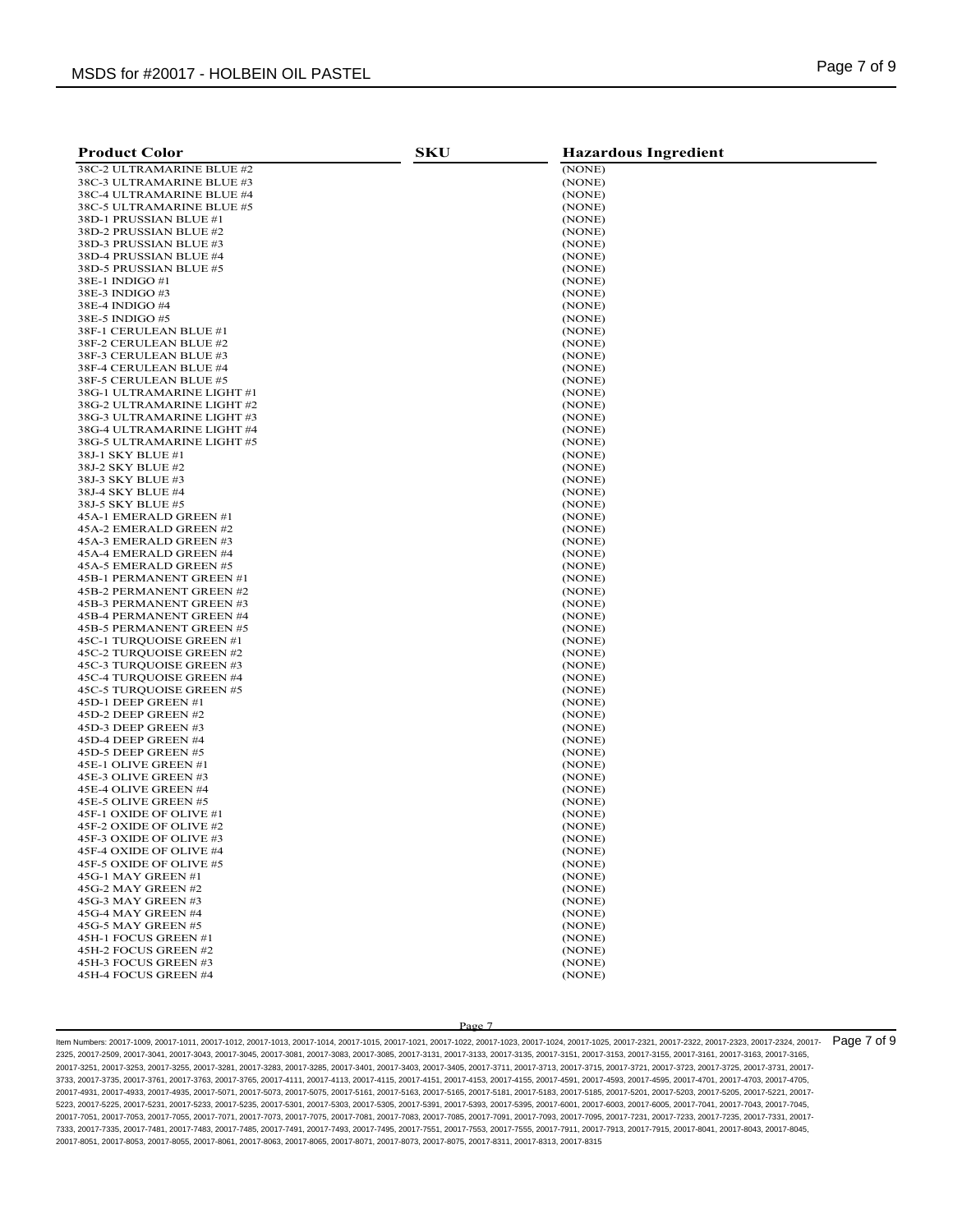| <b>Product Color</b>   | <b>SKU</b> | <b>Hazardous Ingredient</b> |
|------------------------|------------|-----------------------------|
| 45H-5 FOCUS GREEN #5   |            | (NONE)                      |
| 45J-1 VIRIDIAN #1      |            | (NONE)                      |
| 45J-2 VIRIDIAN #2      |            | (NONE)                      |
| 45J-3 VIRIDIAN #3      |            | (NONE)                      |
| 45J-5 VIRIDIAN #5      |            | (NONE)                      |
| 45K-1 FOGGY GREEN #1   |            | (NONE)                      |
| 45K-2 FOGGY GREEN #2   |            | (NONE)                      |
| 45K-3 FOGGY GREEN #3   |            | (NONE)                      |
| 45K-4 FOGGY GREEN #4   |            | (NONE)                      |
| 45K-5 FOGGY GREEN #5   |            | (NONE)                      |
| 45L-1 SAP GREEN #1     |            | (NONE)                      |
| 45L-2 SAP GREEN #2     |            | (NONE)                      |
| 45L-3 SAP GREEN #3     |            | (NONE)                      |
| 45L-4 SAP GREEN #4     |            | (NONE)                      |
| 45L-5 SAP GREEN #5     |            | (NONE)                      |
| 5A-1 HANSA YELLOW #1   |            | (NONE)                      |
| 5A-2 HANSA YELLOW #2   |            | (NONE)                      |
| 5A-3 HANSA YELLOW #3   |            | (NONE)                      |
| 5A-5 HANSA YELLOW #5   |            | (NONE)                      |
| 5B-1 CHROME YELLOW #1  |            | (NONE)                      |
| 5B-2 CHROME YELLOW #2  |            | (NONE)                      |
| 5B-3 CHROME YELLOW #3  |            | (NONE)                      |
| 5B-4 CHROME YELLOW #4  |            | (NONE)                      |
| 5B-5 CHROME YELLOW #5  |            | (NONE)                      |
| 5C-1 ANTIQUE YELLOW #1 |            | (NONE)                      |
| 5C-2 ANTIQUE YELLOW #2 |            | (NONE)                      |
| 5C-3 ANTIQUE YELLOW #3 |            | (NONE)                      |
| 5C-4 ANTIQUE YELLOW #4 |            | (NONE)                      |
| 5C-5 ANTIQUE YELLOW #5 |            | (NONE)                      |

Page 8